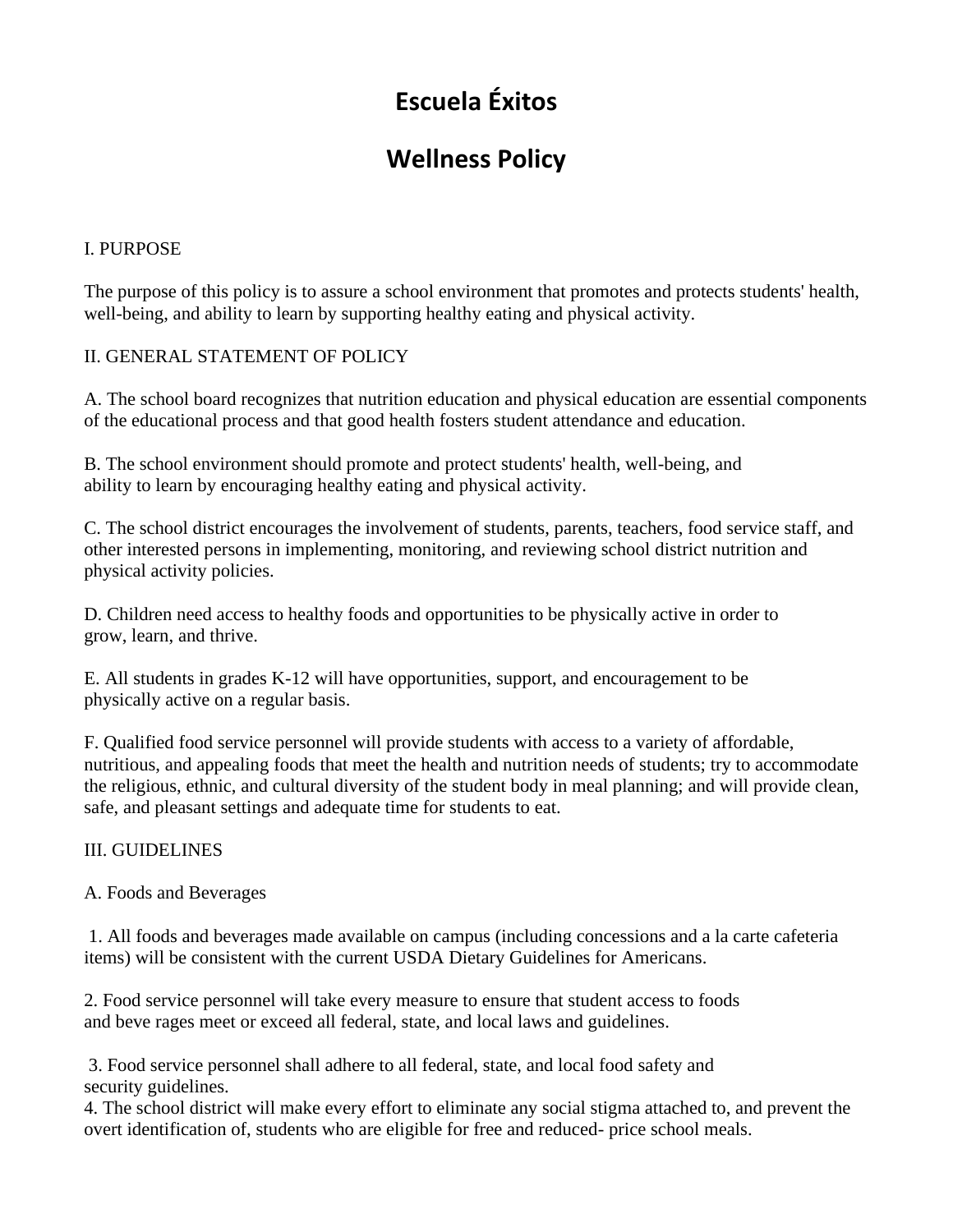5. The school district will provide students access to hand washing or hand sanitizing before they eat meals or snacks.

6. The school district will make every effort to provide students with sufficient time to eat after sitting down for school meals and will schedule meal periods at appropriate times during the school day.

7. The school district will discourage tutoring, club, or organizational meetings or activities during mealtimes, unless students may eat during such activities.

B. School Food Service Program/Personnel

1. The school district will provide healthy and safe school meal programs that strictly comply with all federal, state, and local statutes and regulations.

2. The school district shall designate an appropriate person to be responsible for the school district's food service program, whose duties shall include the creation of nutrition guidelines and procedures for the selection of foods and beverages made available on campus to ensure food and beverage choices are consistent with current USDA Dietary Guidelines for Americans.

3. As part of the school district's responsibility to operate a food service program, the school district will provide continuing professional development for all food service personnel in schools.

C. Nutrition Education and Promotion

1. The school district will encourage and support healthy eating by students and engage in nutrition promotion that is:

a. offered as part of a comprehensive program designed to provide students with the knowledge and skills necessary to promote and protect their health;

b. part of health education classes as well as classroom instruction in subjects such as math, science, language arts, social sciences, and elective subjects, where appropriate; and

c. enjoyable, developmentally appropriate, culturally relevant, and includes participatory activities, such as contests, promotions, taste testing, and field trips.

2. The school district will encourage all students to make age appropriate, healthy selections of foods and beverages, including those sold individually outside the reimbursable school meal programs, such as through a la carte [snack] lines, vending machines, fundraising events, concession stands, and student stores.

3. Schools will not use foods or beverages as rewards for academic performance or good behavior (unless this practice is allowed by a student's individual education plan or behavior intervention plan) and will not withhold food or beverages as punishment.

4. Corporate sponsored meal certificates, such as Book It are allowed as an incentive for academic performance.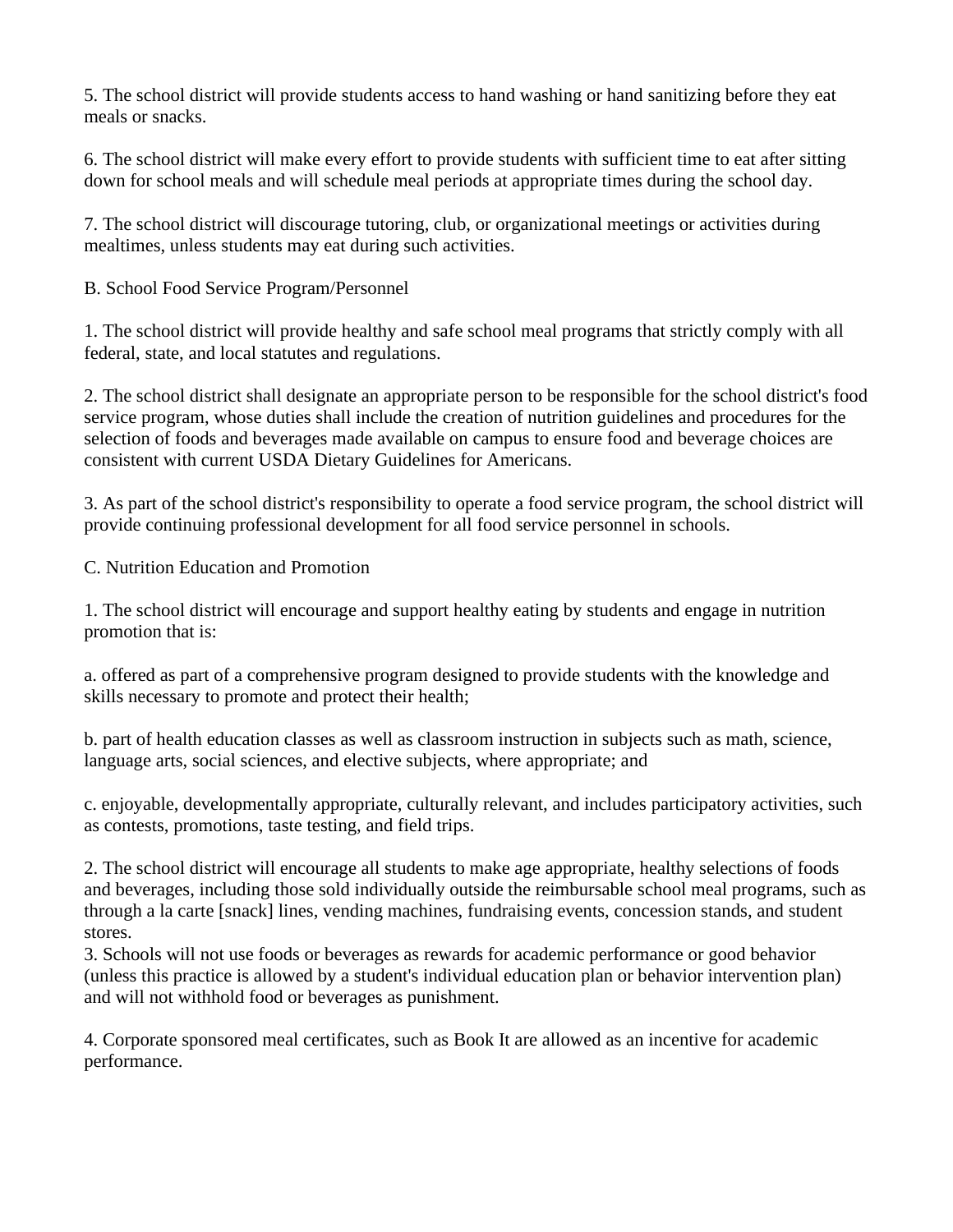#### D. Physical Activity

1. Students need opportunities for physical activity and to fully embrace regular physical activity as a personal behavior. Toward that end, health education will reinforce the knowledge and self-management skills needed to maintain a healthy lifestyle and reduce sedentary activities such as watching television;

2. Opportunities for physical activity will be incorporated into other subject lessons, where appropriate; and

3. Classroom teachers will provide short physical activity breaks between lessons or classes, as appropriate.

E. Communications with Parents

1. The school district recognizes that parents and guardians have a primary and fundamental role in promoting and protecting their children's health and well-being.

2. The school district will support parents' efforts to provide a healthy diet and daily physical activity for their children.

3. The school district encourages parents to pack healthy lunches and snacks and refrain from including beverages and foods without nutritional value.

D. Physical Activity

1. Students need opportunities for physical activity and to fully embrace regular physical activity as a personal behavior. Toward that end, health education will reinforce the knowledge and self-management skills needed to maintain a healthy lifestyle and reduce sedentary activities such as watching television;

2. Opportunities for physical activity will be incorporated into other subject lessons, where appropriate; and

3. Classroom teachers will provide short physical activity breaks between lessons or classes, as appropriate.

E. Communications with Parents

1. The school district recognizes that parents and guardians have a primary and fundamental role in promoting and protecting their children's health and well-being.

2. The school district will support parents' efforts to provide a healthy diet and daily physical activity for their children.

3. The school district encourages parents to pack healthy lunches and snacks and refrain from including beverages and foods without nutritional value.

4. The school district will provide information about physical education and other school-based physical activity opportunities and will support parents' efforts to provide their children with opportunities to be physically active outside of school.